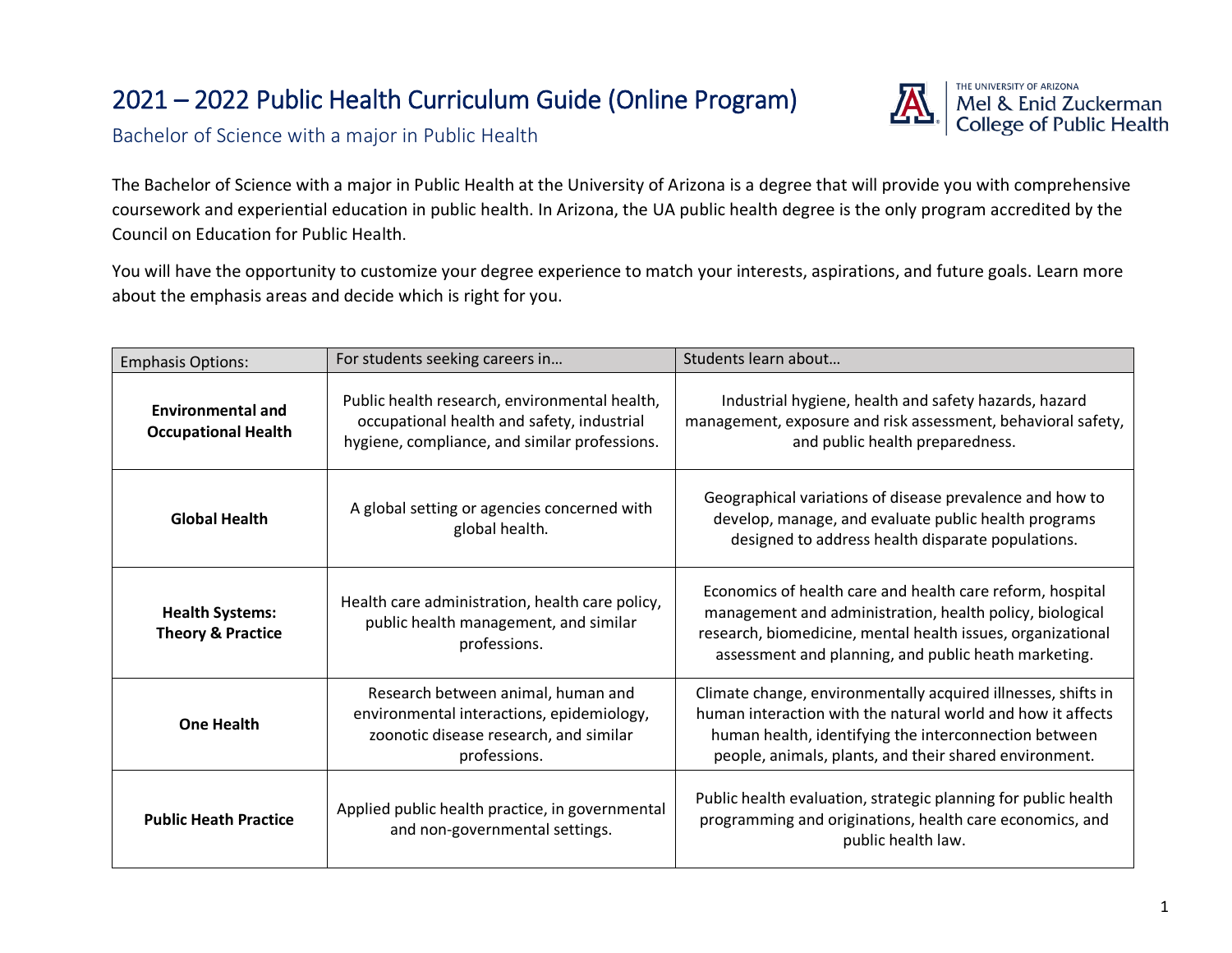

THE UNIVERSITY OF ARIZONA Mel & Enid Zuckerman<br>College of Public Health

**Name:**\_\_\_\_\_\_\_\_\_\_\_\_\_\_\_\_\_\_\_\_\_\_\_\_\_\_\_\_\_\_\_\_\_\_\_\_\_\_\_\_\_\_\_\_\_ **ID:**\_\_\_\_\_\_\_\_\_\_\_\_\_\_\_ **Edit Date:** \_\_\_\_\_\_\_\_\_\_\_\_\_\_\_

**ONLINE PROGRAM - Curriculum Guide: 2021-2022**  Bachelor of Science

Major in Public Health

**Aspirations for after graduation**: \_\_\_\_\_\_\_\_\_\_\_\_\_\_\_\_\_\_\_\_\_\_\_\_\_\_\_\_\_\_\_\_\_\_\_\_\_\_\_\_\_\_\_\_\_\_\_\_\_\_\_\_\_\_\_\_\_\_\_\_\_\_\_\_\_\_\_\_\_\_\_\_\_\_\_\_\_\_\_\_\_\_\_\_\_\_\_\_\_\_\_\_\_\_\_\_\_\_

## **Expected Graduation date**: \_\_\_\_\_\_\_\_\_\_\_\_\_\_\_\_\_\_\_\_\_\_\_\_\_\_\_\_\_\_\_\_\_\_\_\_\_\_\_\_\_\_\_\_\_\_\_\_\_\_\_\_\_\_\_\_\_\_\_\_\_\_\_\_\_\_\_\_\_\_\_\_\_\_\_\_\_\_\_\_\_\_\_\_\_\_\_\_\_\_\_\_\_\_\_\_\_\_\_\_\_\_\_

| <b>PRE-MAJOR PREREQUISITE COURSES</b> (all units required, grades C or higher)                                                                                                     |              |              |               |       |  |  |  |
|------------------------------------------------------------------------------------------------------------------------------------------------------------------------------------|--------------|--------------|---------------|-------|--|--|--|
| Please note: students are eligible to apply to the major when the remaining prerequisite coursework is 5 units or fewer.                                                           |              |              |               |       |  |  |  |
| Pre-Req Courses Available Online at the UA: Course Number/Title                                                                                                                    | <b>Units</b> | <b>Notes</b> | Semester/Year | Grade |  |  |  |
| First Semester Composition ENGL 101                                                                                                                                                | 3            |              |               |       |  |  |  |
| Second Semester Composition ENGL 102                                                                                                                                               | 3            |              |               |       |  |  |  |
| Second Language Second Semester Language Proficiency                                                                                                                               | $0 - 8$      |              |               |       |  |  |  |
| College Algebra MATH 112 or higher                                                                                                                                                 | 3            |              |               |       |  |  |  |
| <b>Personal Health and Wellness HPS 178</b>                                                                                                                                        | 3            |              |               |       |  |  |  |
| Introduction to Public Health HPS 200                                                                                                                                              | 3            |              |               |       |  |  |  |
| Introduction to Nutrition NSC 101                                                                                                                                                  | 3            |              |               |       |  |  |  |
| Chemistry<br>CHEM 130/130L and selective science* or<br>CHEM 141/145 and CHEM 142/146 or<br>Transferred courses: CHEM 101A/101B/102 or CHEM 151/152                                | $7 - 8$      |              |               |       |  |  |  |
| *Selective science: ECOL 182R, PSIO 202, MIC 205A, CHEM 241A, PHYS 102<br>or approved transfer course (1 <sup>st</sup> Semester Chemistry cannot be used as<br>selective science). |              |              |               |       |  |  |  |
| <b>Introductory Biology MCB 181R</b>                                                                                                                                               | 3            |              |               |       |  |  |  |
| Introductory Biology Lab MCB 181L                                                                                                                                                  |              |              |               |       |  |  |  |

| <b>GENERAL EDUCATION COURSES</b> (all units required before graduation, grades D or higher) |  |  |  |  |  |
|---------------------------------------------------------------------------------------------|--|--|--|--|--|
| Individuals and Societies - Tier I: 150 numbered course                                     |  |  |  |  |  |
| Individuals and Societies - Tier I: 150 numbered course                                     |  |  |  |  |  |
| <b>Traditions and Cultures - Tier I: 160 numbered course</b>                                |  |  |  |  |  |
| <b>Traditions and Cultures - Tier I: 160 numbered course</b>                                |  |  |  |  |  |
| Arts or Humanities - Tier II                                                                |  |  |  |  |  |
| Individuals and Societies - Tier II<br>(PHPM 310/HPS 387/HPS 300 may not be used)           |  |  |  |  |  |

**Arizona transfer students: AGEC Complete?** □ YES □ NO □ IN PROGRESS \_\_\_\_\_\_\_\_\_\_\_\_\_\_\_\_\_\_\_\_\_\_\_\_\_\_\_\_\_\_\_\_\_\_\_\_\_\_\_\_\_\_\_\_\_\_\_\_\_\_\_\_\_\_\_\_\_\_\_\_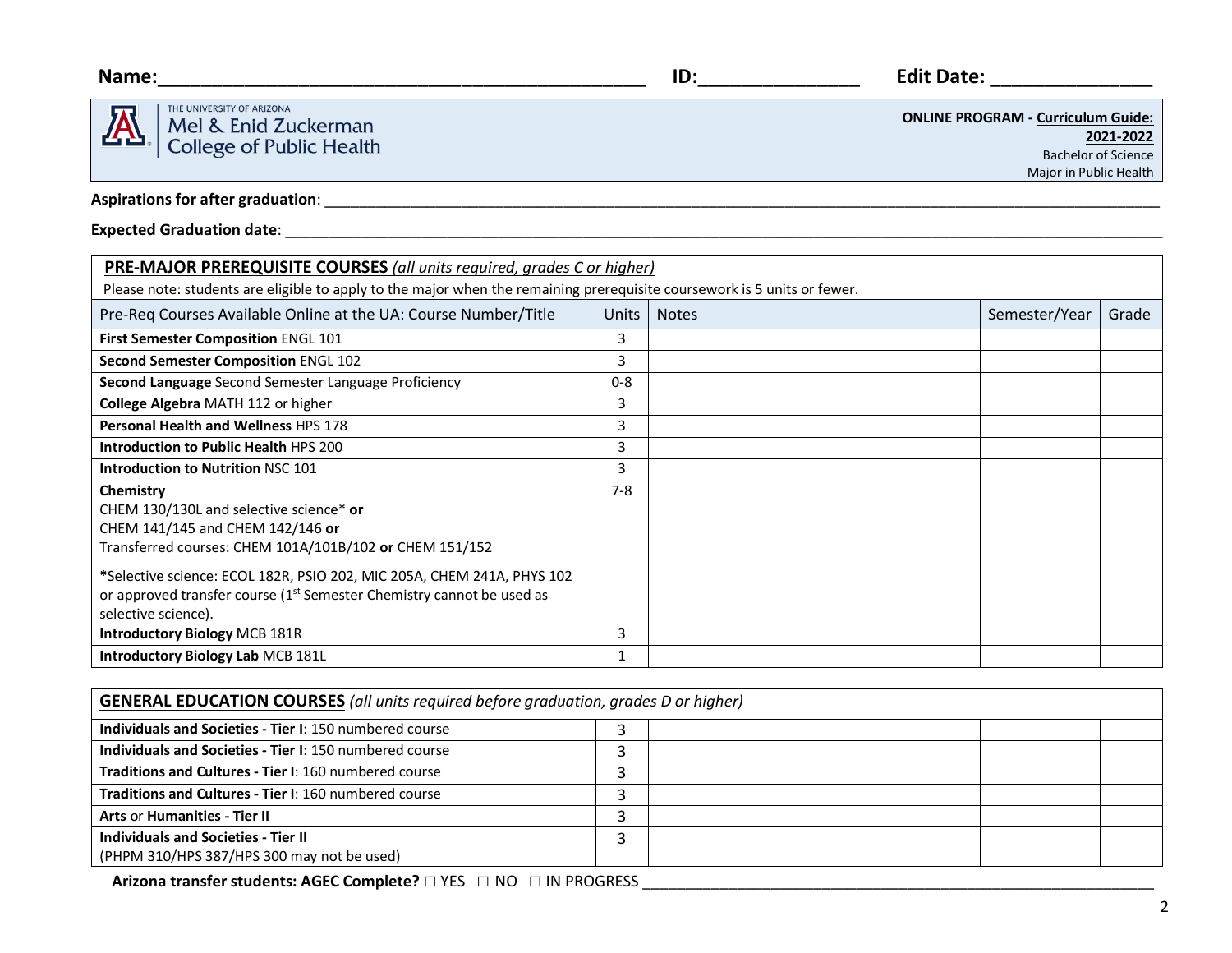### **REQUIRED PUBLIC HEALTH COURSES**

All courses on this page must be completed to graduate with a major in public health.

#### **PUBLIC HEALTH CORE ONE** *(all 25 units required, grades C or higher)*

\*Students may complete these courses as pre-public health students or public health students, if individual course prerequisites are met.

| Course Number and Title                                       | Units | Semester Typically Offered | <b>Notes</b> | Semester/Year | Grade |
|---------------------------------------------------------------|-------|----------------------------|--------------|---------------|-------|
| PSIO 380 Fundamentals of Human Physiology or                  | 4     | Fall                       |              |               |       |
| PSIO 201 Human Anatomy and Physiology I                       |       | Fall, Summer               |              |               |       |
| <b>ENGL 307 or 308 Business Writing or Technical Writing</b>  |       | Fall, Spring, Summer       |              |               |       |
| EPID 309 Introduction to Epidemiology                         | ∍     | Fall, Spring               |              |               |       |
| <b>PHPM 310 Health Care in the U.S.</b>                       |       | Fall                       |              |               |       |
| HPS 350 Principles of Health Education and Health Promotion   |       | Fall, Spring               |              |               |       |
| EHS 375 Introduction to Environmental and Occupational Health |       | Fall, Spring               |              |               |       |
| <b>BIOS 376 Introduction to Biostatistics</b>                 | э     | Spring                     |              |               |       |
| HPS 387 Health Disparities and Minority Health                |       | Fall, Summer               |              |               |       |

#### **To enroll in 400-level public health courses:**

Students must have applied and been admitted to the professional public health major

*(To apply to the public health major, students must have completed the necessary pre-major prerequisites and have a cumulative UA GPA of 2.0 or higher)*

#### **PUBLIC HEALTH CORE TWO** *(all 6 units required, grades C or higher)*

\*Students **must be admitted to the professional public health major** to enroll in these courses.

| <b>HDS</b><br>. .<br>Health<br>Globa                       | Fall   |  |  |
|------------------------------------------------------------|--------|--|--|
| <b>78 Public LL</b><br><b>HDC</b><br>Mutrition ו<br>Health | Spring |  |  |

#### **PUBLIC HEALTH INTERNSHIP** *(all 6 units required, grade P or S)*

Students can customize their degree with an internship experience tailored to their interests and future goals.

\*Students **must be admitted** to the professional public health major to enroll in this course.

\*\* To complete the required internship, students must have satisfactorily completed HPS 178, HPS 200, HPS 350, and the internship prep orientation.

\*\*\*It is recommended to split the internship over two terms (fall, spring, summer).

\*\*\*\*Students are limited to the UA maximum of 19 units/semester when completing internship units.

| <b>HPS 493A Public Health Internship</b> | Fall, Spring, Summer |  |  |
|------------------------------------------|----------------------|--|--|
| <b>HPS 493A Public Health Internship</b> | Fall, Spring, Summer |  |  |

**Extracurricular involvement (work, clubs, volunteer, research, etc.):**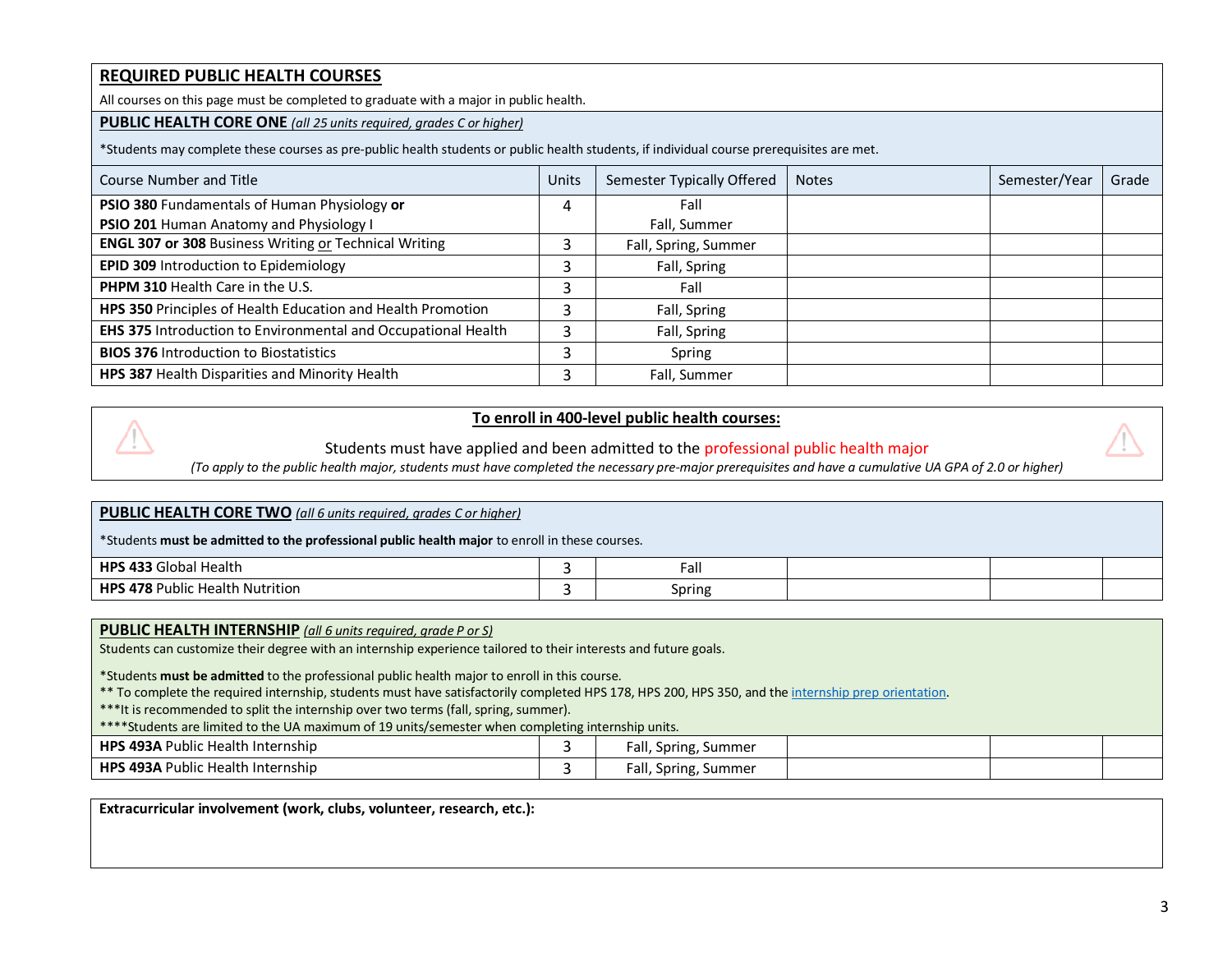## **PUBLIC HEALTH EMPHASIS COURSES** (Select ONE (1) emphasis and complete 12 units in that emphasis with grades D or higher)

| <b>Environmental and Occupational Health Emphasis:</b>                      |              | Semester Typically |              |                     |  |
|-----------------------------------------------------------------------------|--------------|--------------------|--------------|---------------------|--|
| Select any 9 units in addition to the required EHS 425 <sup>**</sup> course | <b>Units</b> | <b>Offered</b>     | <b>Notes</b> | Semester/Year Grade |  |
| EHS 425** A Public Health Lens to Climate Change                            |              | Fall               | Reauired     |                     |  |
| HPS 401 Introduction to Mapping for Public Health                           |              | Summer             |              |                     |  |
| HPS 409 Global Water, Sanitation, and Hygiene (WaSH)                        |              | Spring             |              |                     |  |
| <b>EHS 420 Environmentally Acquired Illnesses</b>                           |              | Spring             |              |                     |  |
| EHS 439A Outbreaks and Environmental Biology: Then to Now                   |              | Summer             |              |                     |  |

| <b>Global Health Emphasis:</b>                         |              | Semester Typically |              |               |       |
|--------------------------------------------------------|--------------|--------------------|--------------|---------------|-------|
| Select any 12 units                                    | <b>Units</b> | <b>Offered</b>     | <b>Notes</b> | Semester/Year | Grade |
| HPS 401 Introduction to Mapping for Public Health      |              | Summer             |              |               |       |
| <b>HPS 404</b> Fundamentals of Evaluation              |              | Spring             |              |               |       |
| HPS 409 Global Water, Sanitation, and Hygiene (WaSH)   |              | Spring             |              |               |       |
| HPS 417 Health Systems in Global Health                |              | Fall               |              |               |       |
| HPS 459 Management of Global Public Health Emergencies |              | Fall               |              |               |       |

| <b>Health Systems: Theory and Practice Emphasis:</b> |              | Semester Typically |              |               |       |
|------------------------------------------------------|--------------|--------------------|--------------|---------------|-------|
| Select any 12 units                                  | <b>Units</b> | <b>Offered</b>     | <b>Notes</b> | Semester/Year | Grade |
| HPS 405 Biology in Public Health                     |              | Fall               |              |               |       |
| <b>HPS 402 Corporate Wellness</b>                    |              | Summer             |              |               |       |
| PHPM 407 Health Economics and Policy                 |              | Fall, Spring       |              |               |       |
| HPS 417 Health Systems in Global Health              |              | Fall               |              |               |       |
| PHPM 415 Strategic Planning                          |              | Fall               |              |               |       |
| PHP 421 Introduction to Public Health Law and Ethics |              | Summer             |              |               |       |
| <b>PHPM 458</b> Health Care Marketing                |              | Spring             |              |               |       |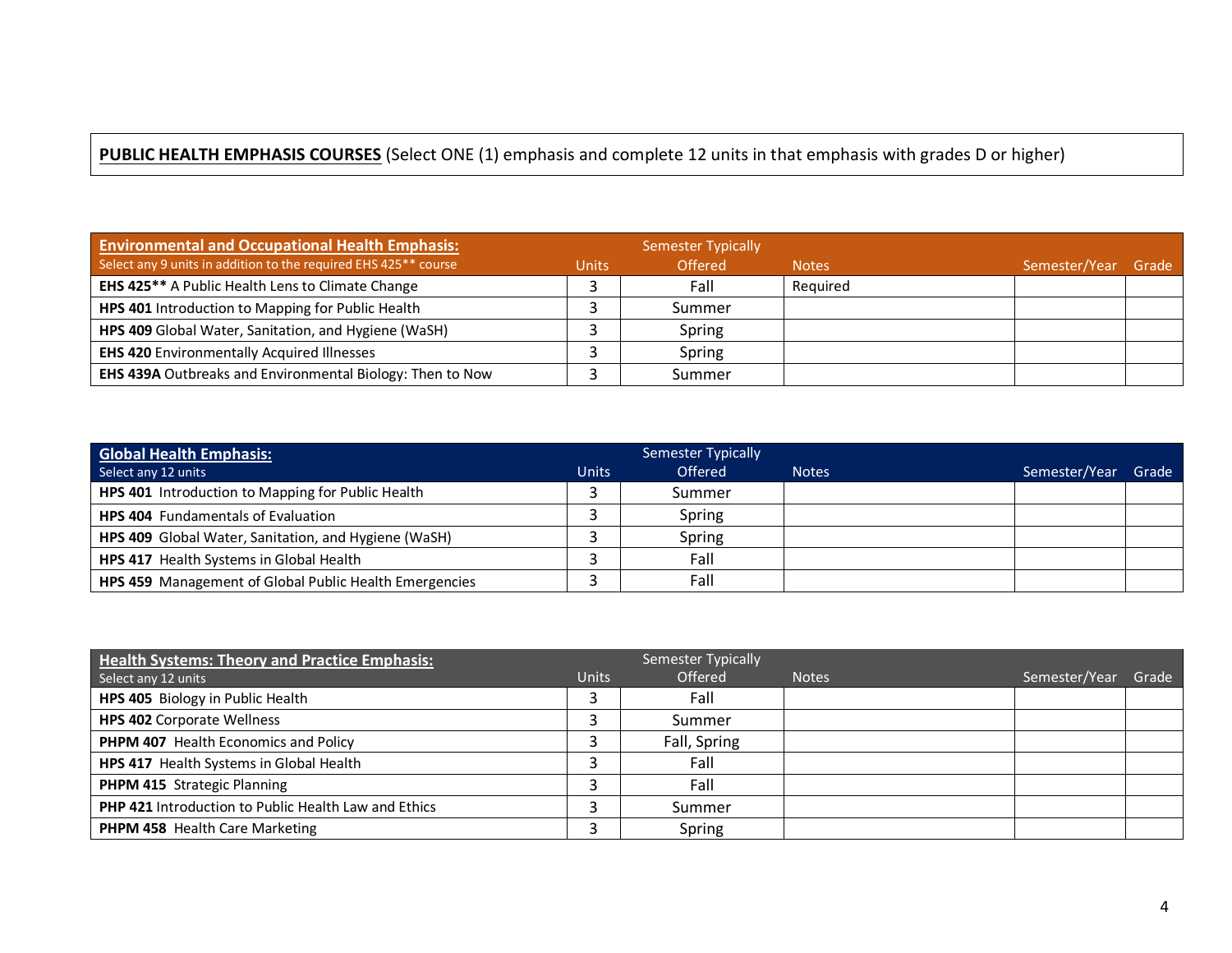| <b>One Health Emphasis:</b>                                                         |              | Semester Typically |              |               |       |
|-------------------------------------------------------------------------------------|--------------|--------------------|--------------|---------------|-------|
| Select any 6 units in addition to the required EHS/EPID 445** and EHS 446** courses | <b>Units</b> | <b>Offered</b>     | <b>Notes</b> | Semester/Year | Grade |
| <b>EHS/EPID 445**</b> One Health Foundations                                        |              | Fall               | Required     |               |       |
| EHS 446** One Health Approach and Case Studies                                      |              | Fall               | Required     |               |       |
| HPS 409 Global Water, Sanitation, and Hygiene (WaSH)                                |              | Spring             |              |               |       |
| <b>EHS 420 Environmentally Acquired Illnesses</b>                                   |              | Spring             |              |               |       |
| EHS 439A Outbreaks and Environmental Biology: Then to Now                           |              | Summer             |              |               |       |
| <b>EPID 479 Infections and Epidemics</b>                                            |              | Spring             |              |               |       |

| <b>Public Health Practice Emphasis:</b>                                   |              | Semester Typically   |              |               |       |
|---------------------------------------------------------------------------|--------------|----------------------|--------------|---------------|-------|
| Select any 12 units                                                       | <b>Units</b> | Offered              | <b>Notes</b> | Semester/Year | Grade |
| HPS 404 Fundamentals of Evaluation                                        |              | Spring               |              |               |       |
| <b>PHPM 407 Health Economics and Policy</b>                               |              | Fall, Spring         |              |               |       |
| PHPM 415 Strategic Planning                                               |              | Fall                 |              |               |       |
| PHP 421 Introduction to Public Health Law and Ethics                      |              | Summer               |              |               |       |
| PHP 436 Aging, Environment & Well-being                                   |              | Fall, Spring         |              |               |       |
| PHP 437 Management and Leadership in Long-term Care                       |              | Spring               |              |               |       |
| PHP 440 Medicaid: Policy, Politics, and Practices of Access to Healthcare | 3            | Fall                 |              |               |       |
| <b>PHP 447</b> Case Studies in State Health Policy                        |              | Spring               |              |               |       |
| HPS 499 Independent Study                                                 | 3            | Fall, Spring, Summer |              |               |       |

\*Students can further customize their degree by choosing general and public health electives.

**GENERAL ELECTIVES** (*consult with your advisor about how many units you need to reach the University minimum of 120 total units. Most public health students need 15 units. Grades D or higher)*

These courses can be *any* units, including prerequisite requirements for your future aspirations, transfer coursework not directly applicable to degree requirements, minor coursework, etc.

**----------------------------------------------------------------------------------------------------------------------------------------------------------------------------------------------------------------**

| <b>Course Number and Title</b> | Units | Notes | Semester/Year   Grade |  |
|--------------------------------|-------|-------|-----------------------|--|
|                                |       |       |                       |  |
|                                |       |       |                       |  |
|                                |       |       |                       |  |
|                                |       |       |                       |  |
|                                |       |       |                       |  |
|                                |       |       |                       |  |
|                                |       |       |                       |  |
|                                |       |       |                       |  |
|                                |       |       |                       |  |